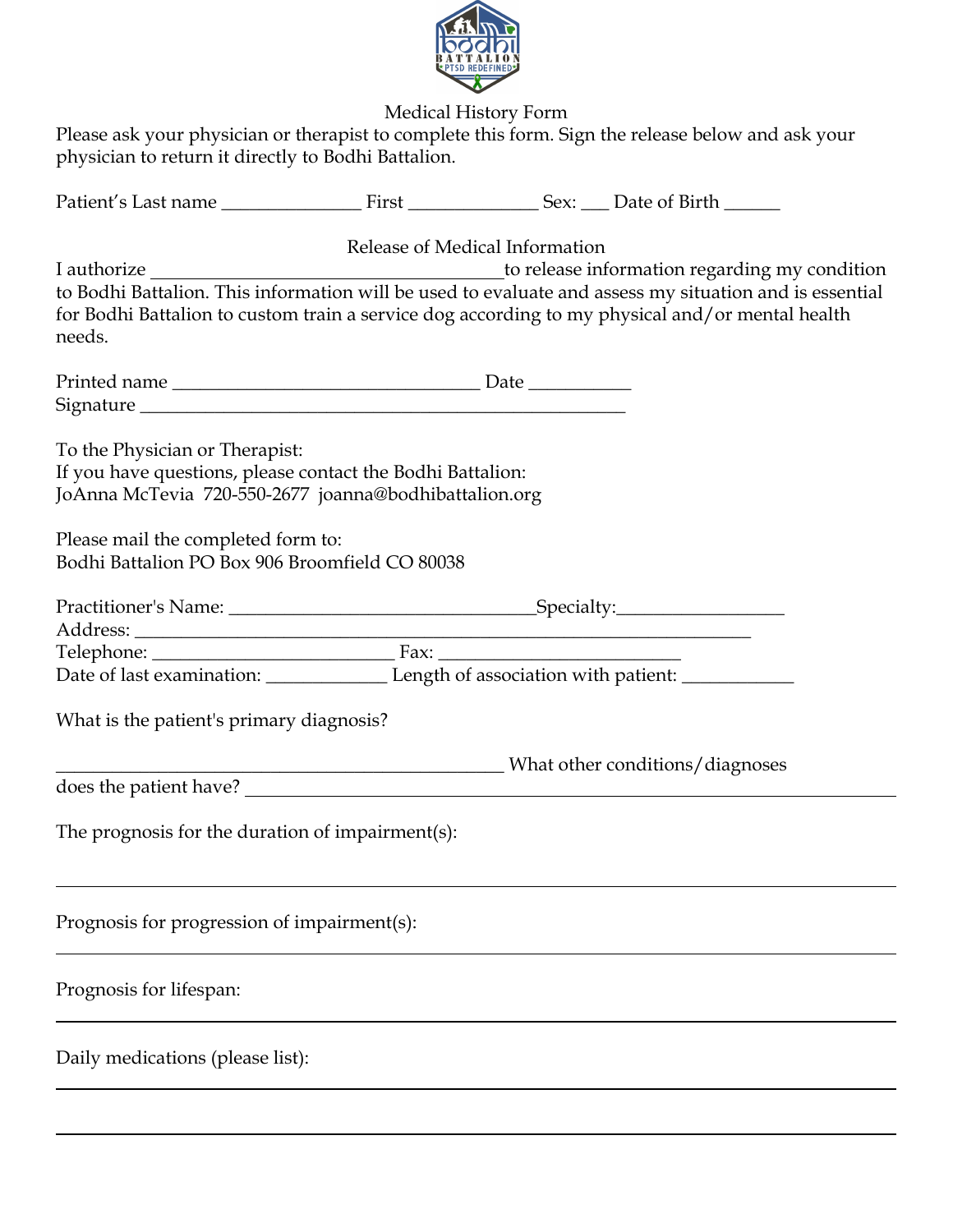How severe is the patient's mobility impairment? (Please circle) None Need assistive device Need full-time care How severe is the patient's cognitive impairment? None Often need assistance Need full-time care Do limitations affect the patient's ability to control their behavior? Normal Moderate Poor self-control How effective is the patient at handling and overcoming their limitations? Ineffective Moderate Very competent How reliable is the patient – on time for appointments, compliant with medications, etc.? Unreliable Moderate Very reliable

\* Activities of Daily Living (ADL) refers to the ability to meet personal care needs, i.e., feeding, bathing, dressing, etc., as well as the ability to perform tasks necessary for independent living, i.e., be compliant with therapy and medications, manage finances, maintain home, acquire outside services.

To what degree do limitations affect patient's ability to perform Activities of Daily Living\*(ADL):

Normal Moderate Severe

Is incapacity due to or affected by the patient's alcoholism or drug abuse?  $\Box$ Yes  $\Box$  No

- A. Has patient ever been in treatment facility?  $\Box$  Yes  $\Box$ No
- If yes, when and duration?

B. Has permanent damage resulted?  $\Box$  Yes  $\Box$  No

C. Has the patient refused treatment or a referral to a treatment center?  $\Box$ Yes  $\Box$  No

Bodhi Battalion dogs may be skilled at the following tasks:

Enhance balance while walking Enhance balance while going up or downstairs Provide brace for transfers or getting up from floor/chair Assist in pulling a wheelchair Retrieve adaptive equipment Carry items in mouth or backpacks Take things to another person

Specialized tasks as needed by the client; e.g., assist with laundry, get the mail, tug shoes or coat off Manners and obedience Retrieve dropped articles Push Lifeline or 911 button